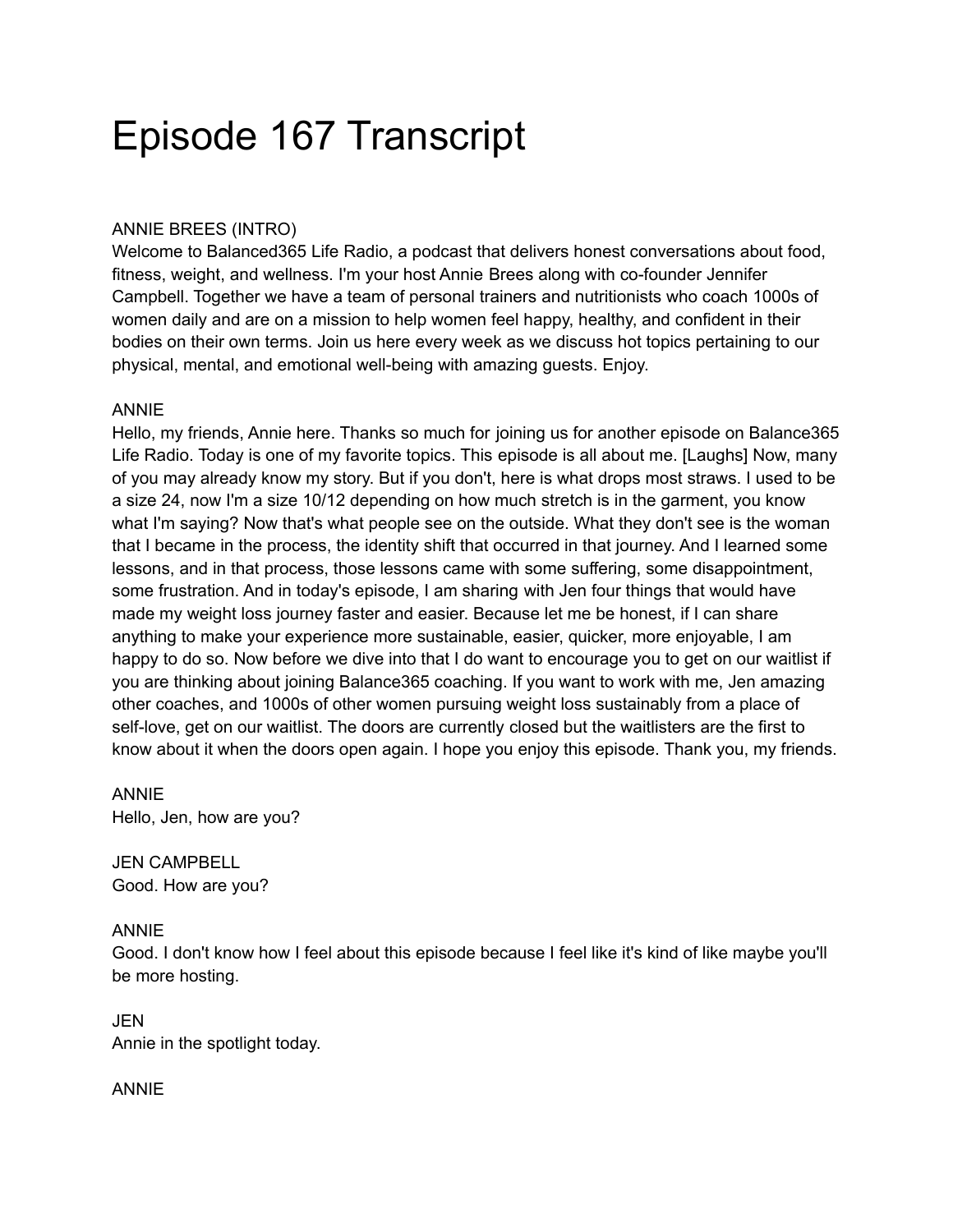Like I'm the guest of my podcast. [Laughs]

JEN

Yeah. I love this topic. And I'm really glad we are here recording it and that you are willing to share.

## ANNIE

Yeah, you know, we always say we kind of come from a little bit of a different perspective or different experiences. But we both have found ourselves in this profession because we want to save women the time, the energy, the effort, the frustration, the struggle, if we can contribute to helping women avoid that, like, sign me up, I will happily offer my advice. You know, it's like watching makeup tutorials, you know, like makeup reviews.

JEN

[Laughs]

## ANNIE

Like, don't waste your money on this mascara. This doesn't work. [Laughs]\

JEN

Yes.

## ANNIE

Just buy this one instead. So I feel like this episode is very much like girlfriend to girlfriend. I've been there. I've lost a, I think, a substantial amount of weight and I've kept it off. It now feels very integrated and effortless to live my life at this body size. And I have some takeaways that I think could help women who are where I was.

## JEN

Yeah, for sure. I want to pause on that word effortless because I've heard a couple members bring that up saying that they're kind of troubled by the use of the word effortless because they feel that their habits do take effort. Do you want to expand on that a bit?

## ANNIE

Yeah, I think, I've been living with the exception of a baby in there, I've been living at this body size for six years, right? So this isn't like, I'm not new to this. This isn't something I'm like still trying to try on for size sort of thing. Like I found what's worked for me. Now if you were to go back to when I was 32, 22, and I was kind of still working some of this out, it would have felt effortful, right? I've certainly had periods where it's felt effortful, and there's even times now when I fall out of the range that I'm comfortable with that I have to adjust and in those moments, it still requires more mindfulness and effort. But for the most part, I am not consumed with what I'm eating. when I'm exercising, how much I'm eating. It just feels very automatic, just very much like putting on my pants. And I know that that sounds far-fetched for people that still have to be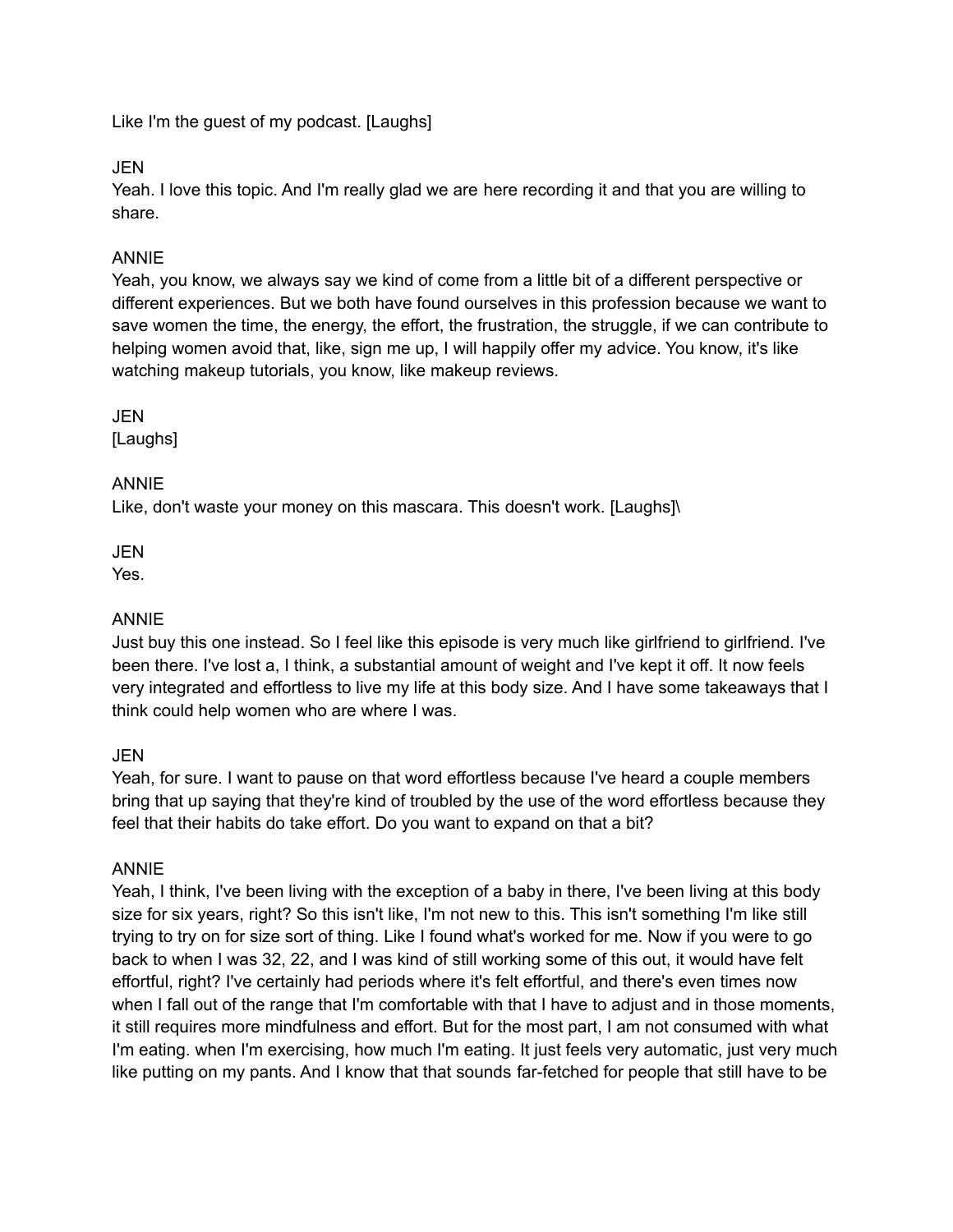in that mindful stage. Right? But with enough practice, it now becomes very much like, right leg, left leg.

JEN

Yeah, I think that's a key differentiator there is habits do take effort, but it's not consuming you anymore.

## ANNIE

And I would argue that if your habits are consuming you, they might not be the right habit for you at this point in time, right? Because the idea behind habits is that you're not relying on a ton of motivation or willpower to white-knuckle your way through something. In order to make it automatic. It should be the sweet spot of challenging which we've talked about on this podcast, you know, not too easy, not too difficult.

**JEN** 

Yeah, it's sort of the difference between having a sort of a self-loving boundary of I brush my teeth in the morning and before bed versus I think about my teeth all day long. [Laughs]

ANNIE Could you imagine?

JEN [Laughs] No.

ANNIE

No.

JEN I could not.

ANNIE

Thank goodness our brains are smart. And habits are a thing.

JEN

Yeah, for sure. So let's talk about what would have made, the four things that you've come up with that would have made your weight loss journey faster. Do you want to talk about first, like when you're, when you would consider your weight loss journey like started?

## ANNIE

Yeah. And if you're new here, if you haven't listened to the podcast, where Jen essentially interviewed me for an hour about my experience, start to finish. I bought my first diet and exercise book when I was 16. And I spent a crap ton of time even as a teenager trying to buy supplements, exercise programs, watching what I was eating. And back then, you know, I was getting my diet advice from infomercials and Young Miss magazine, Cosmopolitan magazine,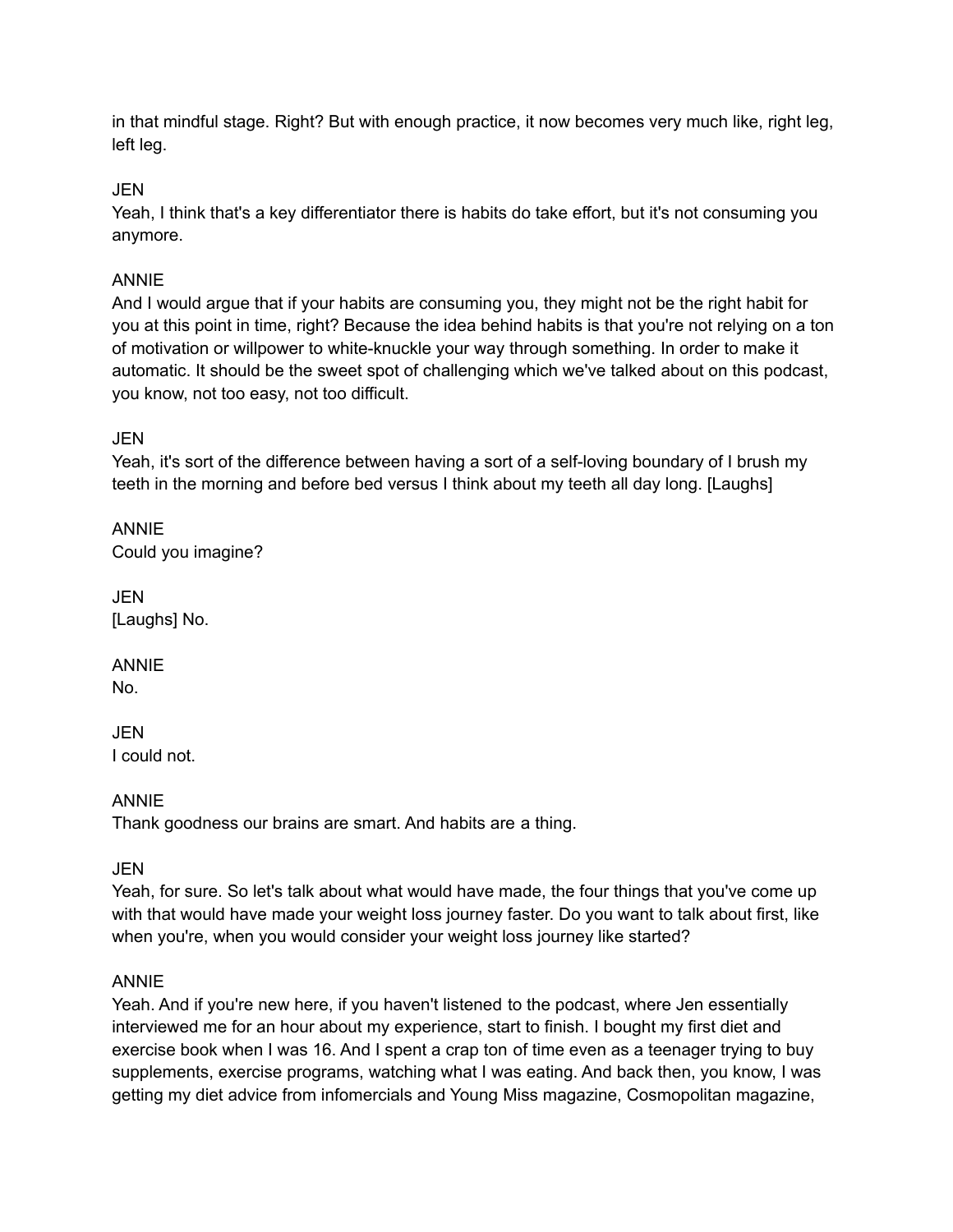Seventeen magazine, you know, like this, these were not quality information sources, but I had so much shame around my body that I was too nervous to ask my mom or a doctor or a trusted adult.

#### **JEN**

But do you think you would've gotten good advice back then?

#### ANNIE

No.

#### JEN

Yeah [laughs]. Who was getting good advice back then?

#### ANNIE

No, because I grew up in a household that dieted, and I know my mom's, you know, no longer alive, but I am confident that if I were to ask her, like, what was going on? Why were you doing that? Why were you, you know, feeding me the cabbage soup diet? She would have been like, T"hat's what I knew. I thought I was like, contributing to healthy behaviors." But you know, and that's what her mom did. It was just, it was just passed down. Right? Just another recipe we passed down. But anyways, you know, and I was, I think a lot of this started because I was always the bigger kid. I was 5'9" I think in like third grade, I was taller than everyone, I weighed more than everyone. I wanted to shop in stores that I could not shop at my like, I was...I remember I could shop at American Eagle, but I'd have to buy boys instead of girls, which, you know, when you're like I was that boy crazy girl. In high school. I wanted to be like, super girly, and like in with all the cool girls and into those clothes. Like, I really desired that. And so I think that was a lot of source of frustration that my body just didn't look like everyone else's. And I spent a lot of time trying to address it. And that continued on through high school, through college. And then after college, I played athletics. In college, I played softball, and after college, I continued to eat like an athlete, but I wasn't moving like an athlete. And as a result, I put on a pretty substantial amount of weight. And I moved away, I was living away from friends and family. I was very lonely. Now I know I was emotional eating. But that continued, I did the whole thing where you get married, you lose weight for the wedding. You know that typical cycle right? Then I had my first baby and I ran into what I see now is postpartum depression. And I remember having an experience where I jumped on the scale at like 9 or 10 months postpartum and I was as heavy 10 months postpartum as I was the week before I gave birth, and I remember feeling really defeated. That was clearly my largest, heaviest weight and body size. I was uncomfortable for so many reasons, I wasn't living the act of life, the quality of life at that weight for me was not what I wanted, for so many reasons. And that started this kind of return to old dieting ways, right? Like it was, as many women have experienced, that panic, that "Oh my gosh, I gotta do something right away, I gotta fix this." And I was really vulnerable to a lot of BS at that point, because I was so desperate, like, just get this weight off as fast as possible. And so that eventually evolved into a really beautiful journey, plus a couple kids, I would have been about 26 then. So I spent about five years, like screwing around, not doing anything super productive, but eventually came to my senses. And that evolved into what I've talked about now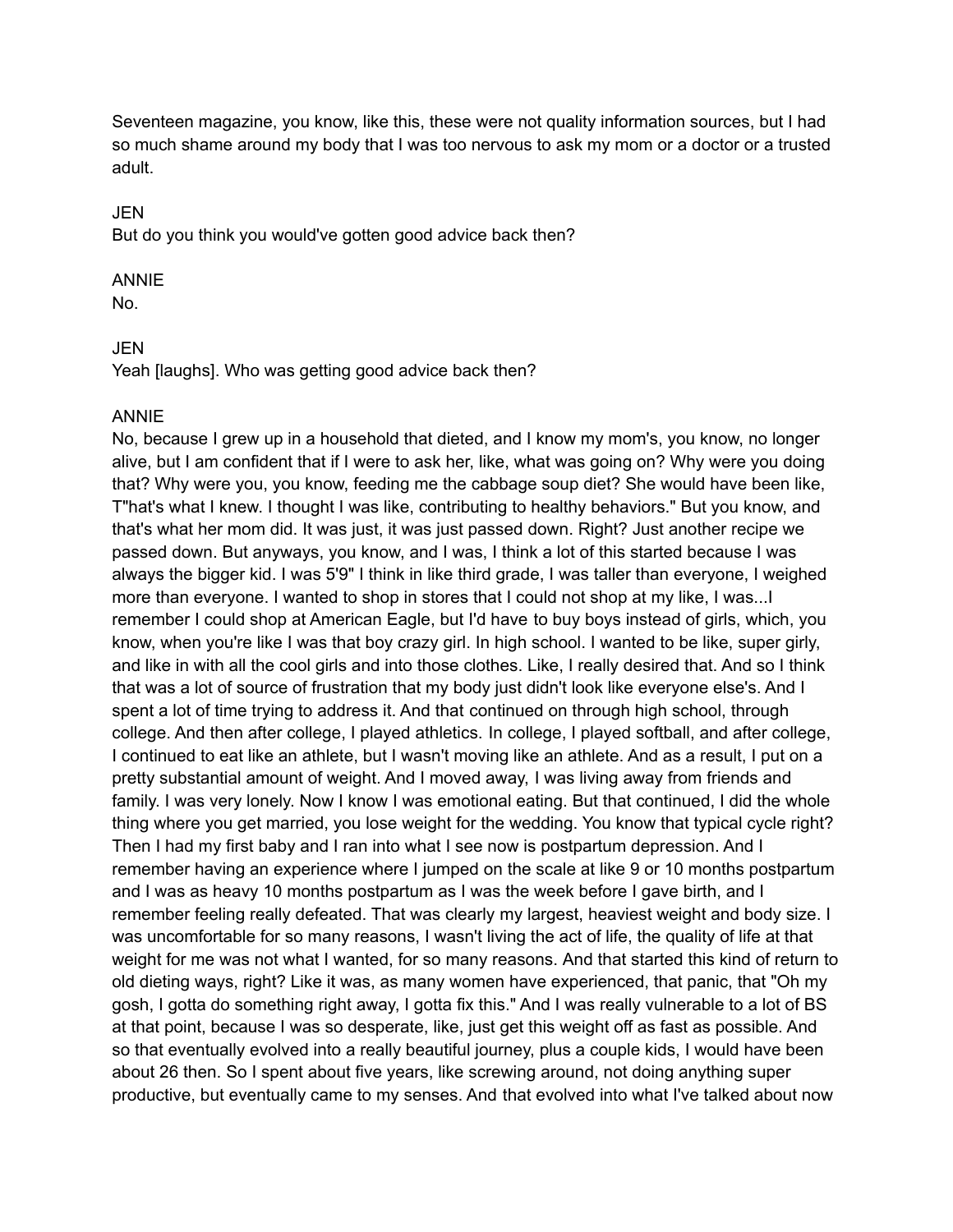is a beautiful way of respecting my body and caring for my body through self-love. And it turns out when I did that, I took much better care of my body than I ever did when it was shame-filled, and berating and self-loathing, driving my choices. So that's the, what would the Canadians say, Coles Notes, we say cliff notes.

#### JEN

[Laughs] So you were talking about spinning your wheels for five years. And I think that's kind of the topic of this podcast is that you want to share four things that would have made your weight loss journey faster. And for anyone who isn't aware of Annie's story, you went from a size 24 at your largest, I believe, and then today...

ANNIE I'm like a 10.

#### JEN

Yeah. Yeah, I think these are really good points. And I'm excited for you to share. So what's number one, Annie?

#### ANNIE

Number one is, I wish I would have accepted the body type I had, based off of genetics, right? And stop trying to look like other women. I had, at one time, multiple pictures of cover models taped to my pantry, taped to my fridge. I thought that would make me motivated and drive me to make really great choices. It actually just made me miserable. Because it was a reminder that like no matter how much effort, even as I was losing weight, I still didn't even look anywhere close to these women, right? And what I know now is that I could diet and exercise till I was blue in the face and never look like these women, because that's their body. They have their own genetics. They have their parents, I have mine.

JEN

Yeah.

## ANNIE

And as much as I would love to have these long, lean limbs, you know, that's why I bought the Pilates tapes.

## BOTH

[Laugh]

## ANNIE

I'm not gonna...I am thick. I am solid. I am beefy. I am muscular. I put on muscle fast. And I think that that goes for nutrition habits and exercise. I was spending a lot of time, you know, I was looking at thin women and I thought they eat salads. And they run. I need to eat salads and I need to run.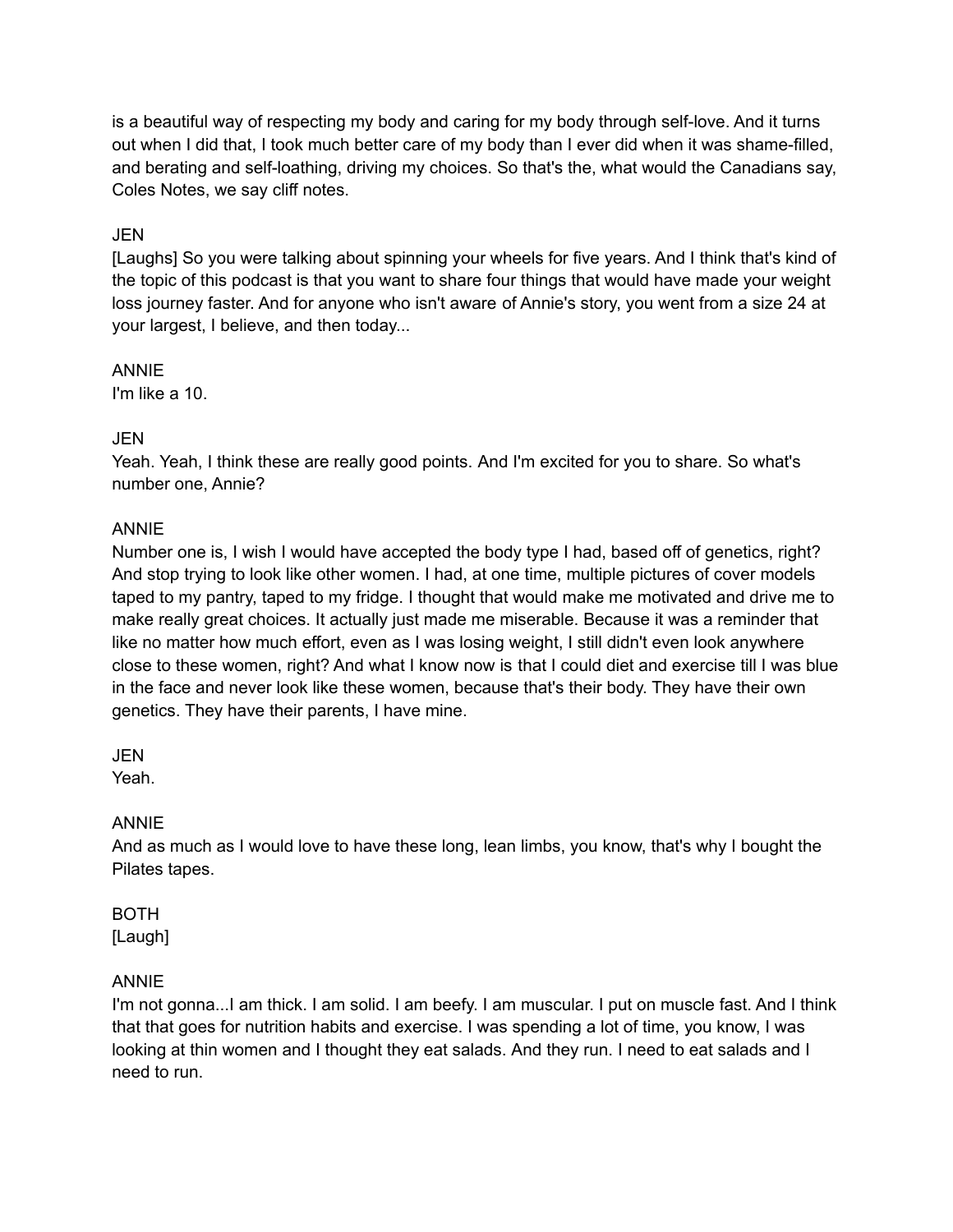JEN

Yeah. Oh, that's so typical. Yeah.

## ANNIE

Like, I hate running. And some women, some women listening might love running. Great, run, right? And I do like salads, but not for the reasons I was eating it back then.

## JEN

For sure, what are the specific genetic aspects of your body that were difficult for you to accept?

## ANNIE

Oh, my hips and thighs for sure. I've always just really had a war waged against my thighs. And I think it really comes down to the fact that like, they just didn't allow me to do the things that I wanted to do, like fit in Abercrombie and Fitch jeans, right? Like, side note, now, Abercrombie has extended their sizes, so I can relive my childhood dreams.

JEN [Laughs]

## ANNIE

But back then I wasn't fitting in those jeans. And they became the source of contention. Like, if my thighs were smaller, then I could fit into the jeans, and then I would fit in and I would have more friends. And then maybe the boys would like me, you know, I had this belief that if my thighs were smaller then my problems would be melted away.

## JEN

Yeah, it's so interesting how we're taught to judge our bodies, right? So I have very long legs. And you and I, both teenagers not fitting into clothes, but in different ways where they would be too short for me. And your legs would be too large for the pants. You are taught to be ashamed of that and that you need to change your body. I am taught that they're just too short for me. Right? You know what I mean?

## ANNIE

Yeah, right. Or, you know, I've made this comparison to before like when a pair of shoes don't fit, I grab the next size up or the next size down and it's no big deal.

## JEN

Yeah, or if they're too narrow for your feet, right? It's just the style doesn't fit your foot.

## ANNIE

Yeah, but when a pair of jeans don't fit a woman, you know, I worked retail for years, I've had women break down in dressing rooms, and I've been there myself. And it's like, just that, when you zoom out and you see like, "Oh my gosh, like what's going on here?" But yeah, it was definitely my thighs. I've always craved a more, I would say muscular body type body. Which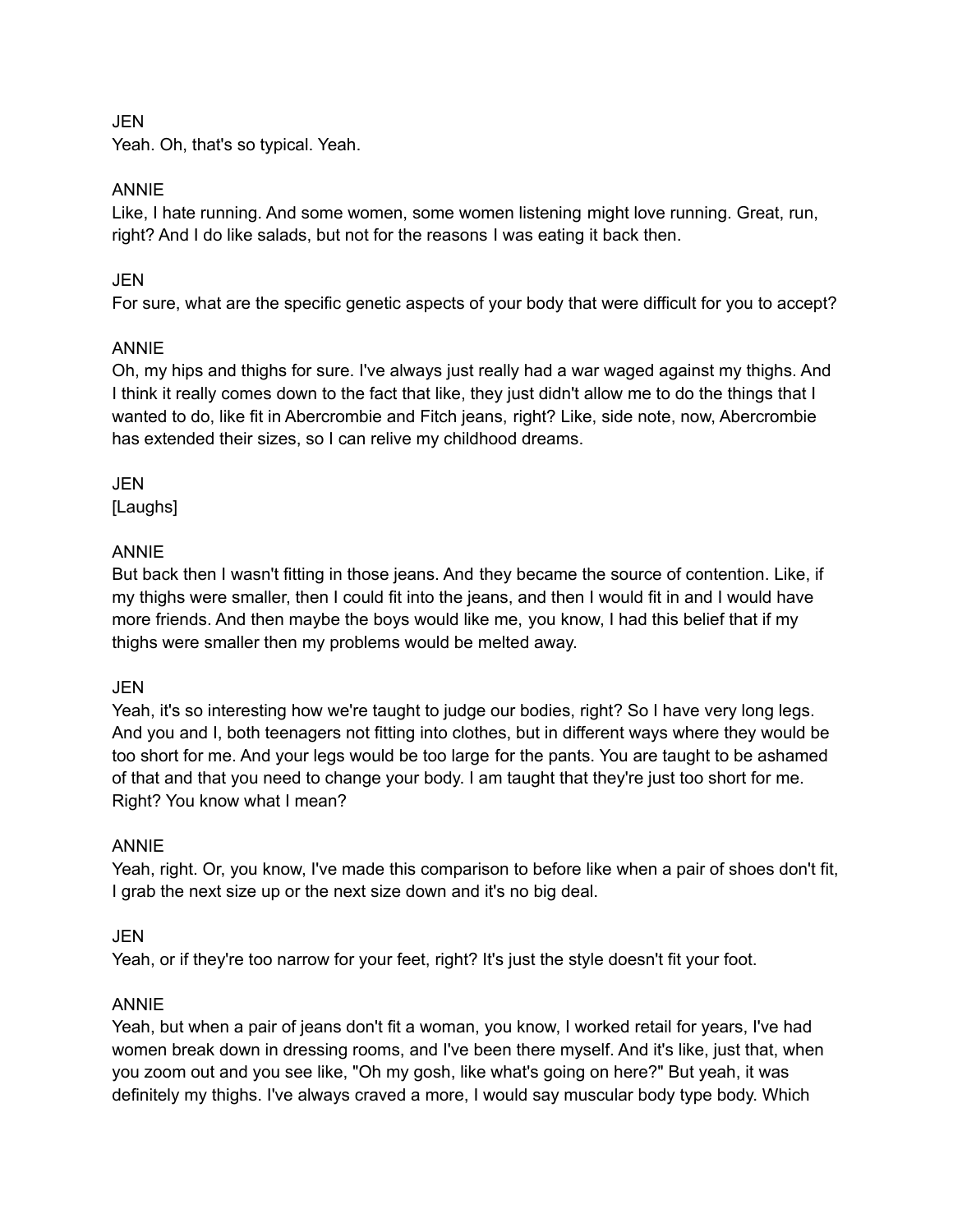bodes well for me, that actually works with my body. And so on that note, like, really working with my body by means of lifting versus running, like leaning into stuff I liked. I've always liked lifting. Lifting was fun. For me lifting was a challenge. It was like, can I do this feat of strength? And so I would say, you know, on that point, accepting the body type I have and stop trying to look like other women and also stop trying to just copy their habits. Consider what you prefer as well.

## JEN

Yeah, absolutely. And so tell us exactly why this made your journey longer or led to spinning your wheels for longer than you prefer.

## ANNIE

Because I spent years opening magazines trying to copy what they were eating.

**JEN** 

Right. Rather than getting to the point, getting to where you needed to be.

## ANNIE

Yeah, or learning how to feed myself.

JEN

Yeah.

## ANNIE

I don't know if these women learned how to feed themselves. But like I was, you know, I was trying to take their answers to the test, and then just copy that over and over and over again, and never really learning how to eat, never learning how to feed myself. And if I had spent my energy on, like, "What do I like? What are my preferences? What works? Well, for me, what's a good energy balance for me?" I think I would have gotten there a lot faster.

## JEN

Yeah. I also think, I've heard you share this before in previous podcasts, I just want to bring it up here because I think it fits really well, that when you stopped trying to have a size 4 body, you're actually able to see weight loss that was sustainable for you. And now you're in a size 10 rather than just yo-yoing, trying to get down to the super tiny weight that's unhealthy for you, only to probably spike back up.

## ANNIE

Absolutely. Because the extremes that it would take for me to get to a size four body, which I spent a lot of time trying, were not sustainable. Like, I don't, I mean, let's be honest, I could do it. You and I both know how to lose weight, right? It's like, do we want to live the life that it would take for me to live at that weight? Like, no.

JEN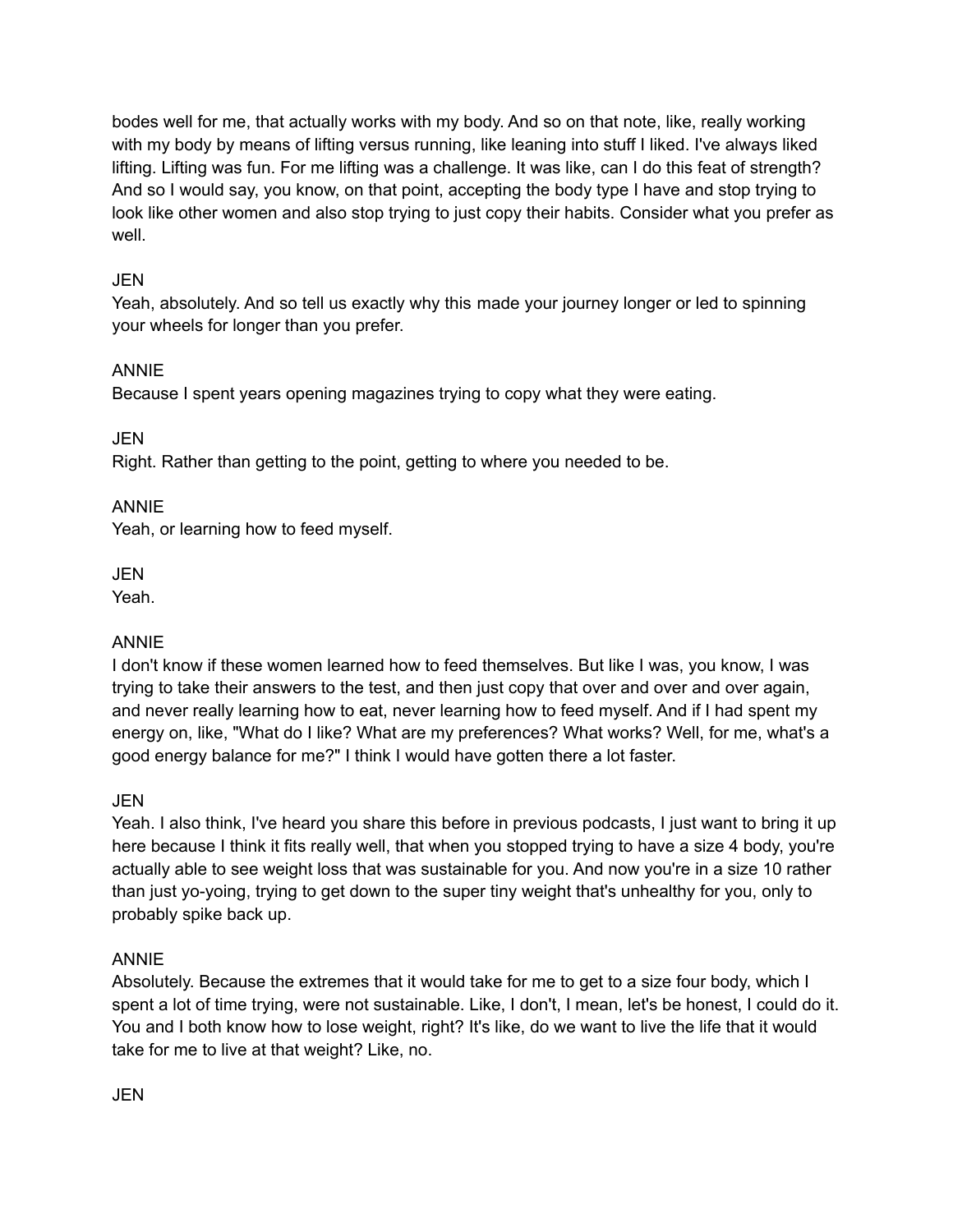Yeah. And that could be a sustainable weight for another woman. But what you're saying is, yeah. It was never going to be sustainable for you.

ANNIE

It would be a great sacrifice for me. And not one I'm willing to pay.

JEN

Awesome. So, let's get on to number two, because that's a great segue into number two.

ANNIE It pains me to say this.

**JEN** [Laughs] I know.

ANNIE You know it pains me to say this.

JEN I know.

#### ANNIE

I wish I would have spent more time on nutrition habits than ramping up exercise. And I love exercise. I'm a personal trainer. Movement, fitness is my passion. But really, I noticed the most weight loss and body composition changes when I spent most of my energy and focus on nutrition habits than exercise. Right? So, and I didn't want that to be the answer, you know, because exercise comes way more effortless to me. It's not, I don't have to like will myself into the gym like you do. [Laughs]

JEN [Laughs] Yeah.

## ANNIE

But on the flip side, you don't have to will yourself into eating vegetables.

JEN Right. You're right. Yes.

#### ANNIE

But nutrition habits were where I made the most of my progress. And when I think about, when I say spend more of my time and energy, I mean, like if I had, if you could put all the time and energy I spent on losing weight in a bubble, like I would say like 70% of that was going to exercise and 30% to nutrition. And the minute I started to shift more of that percentage to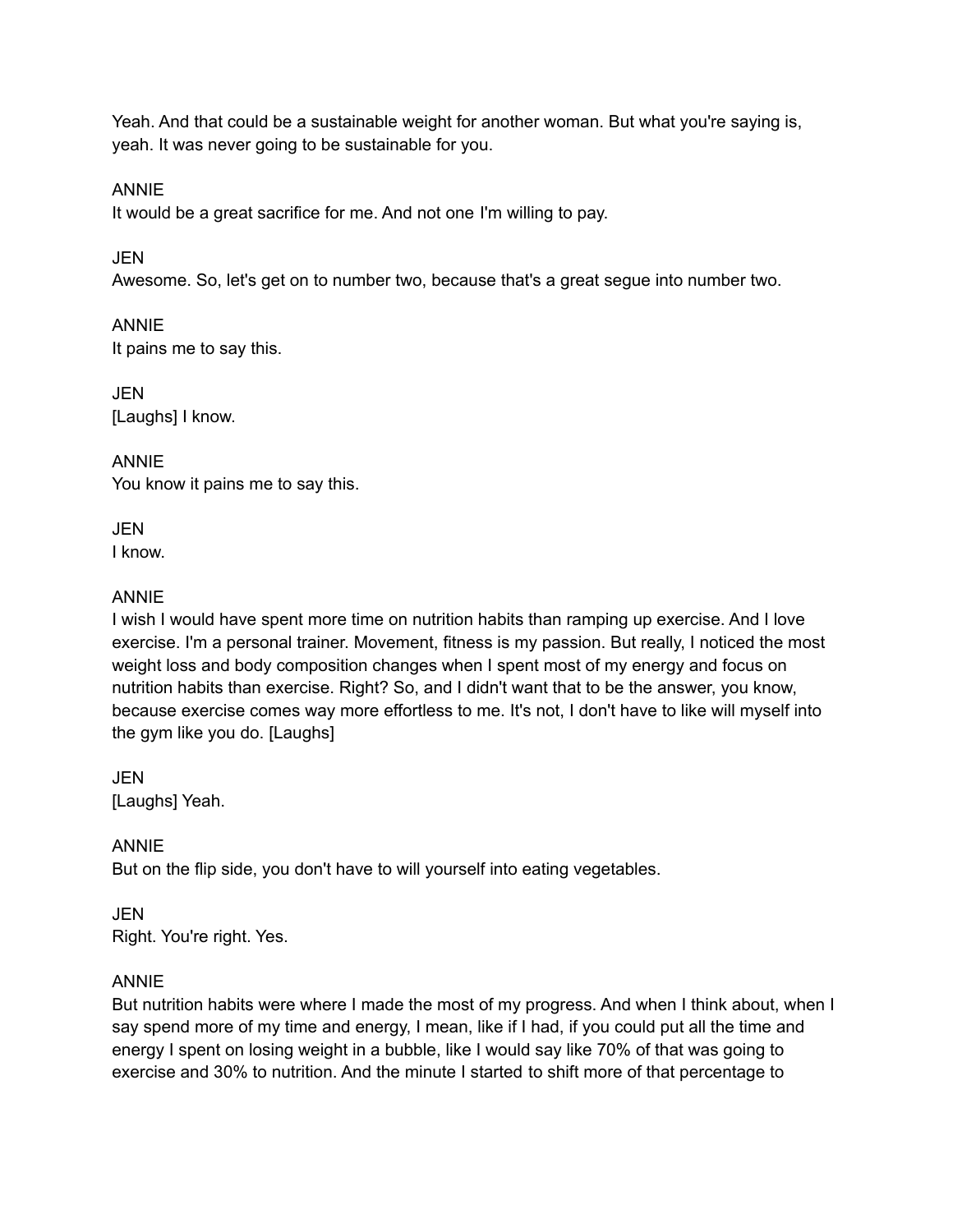nutrition and make most of my focus on making better nutritional habits and decisions, I saw changes.

## JEN

Yeah, we're not talking being restrictive here. We're not talking like the whole kind of that message that's pushed in the fitness industry, like, "Nutrition is 90% of your results."

## ANNIE

Yeah.

## JEN

We're talking building skills, right? Even building emotional, resilient skills to help get on top of your emotional eating. And all of that good stuff, all stuff that felt healthy, sustainable for you.

## ANNIE BREES (INTRO)

Yes, absolutely. And like, when I say the time and energy, I'm talking about, like I was still spending, like a sustainable time and energy. It's just, where I was spending that time.

## JEN

Yeah, I think a lot of people's habits after dieting for so long are so chaotic and out of control, they don't even know where to start with them. And so they decide to put their energy into exercise, actually hoping to just be able to negate what they're eating, because they just don't know how to get on top of those chaotic eating habits.

## ANNIE

Yeah, and I'll just say, and I know that there's research to support this, but it's also very individual-based. When I ramped up exercise, I also simultaneously ramped up hunger.

JEN

Yeah, that absolutely happens all the time.

## ANNIE

And especially for me, like longer cardio or steady-state cardio, yeah. Which I think is pretty common. Now, not everyone reports that experience, but it's pretty common. So it was actually like an uphill battle. I was increasing cardio as a means to support weight loss and also [laughs] increasing my hunger, and then spent the rest of the day battling hunger or the following day battling hunger.

## JEN

Yeah. Yeah, that's super, it's a super common experience. I'm glad you brought it up.

ANNIE Yeah.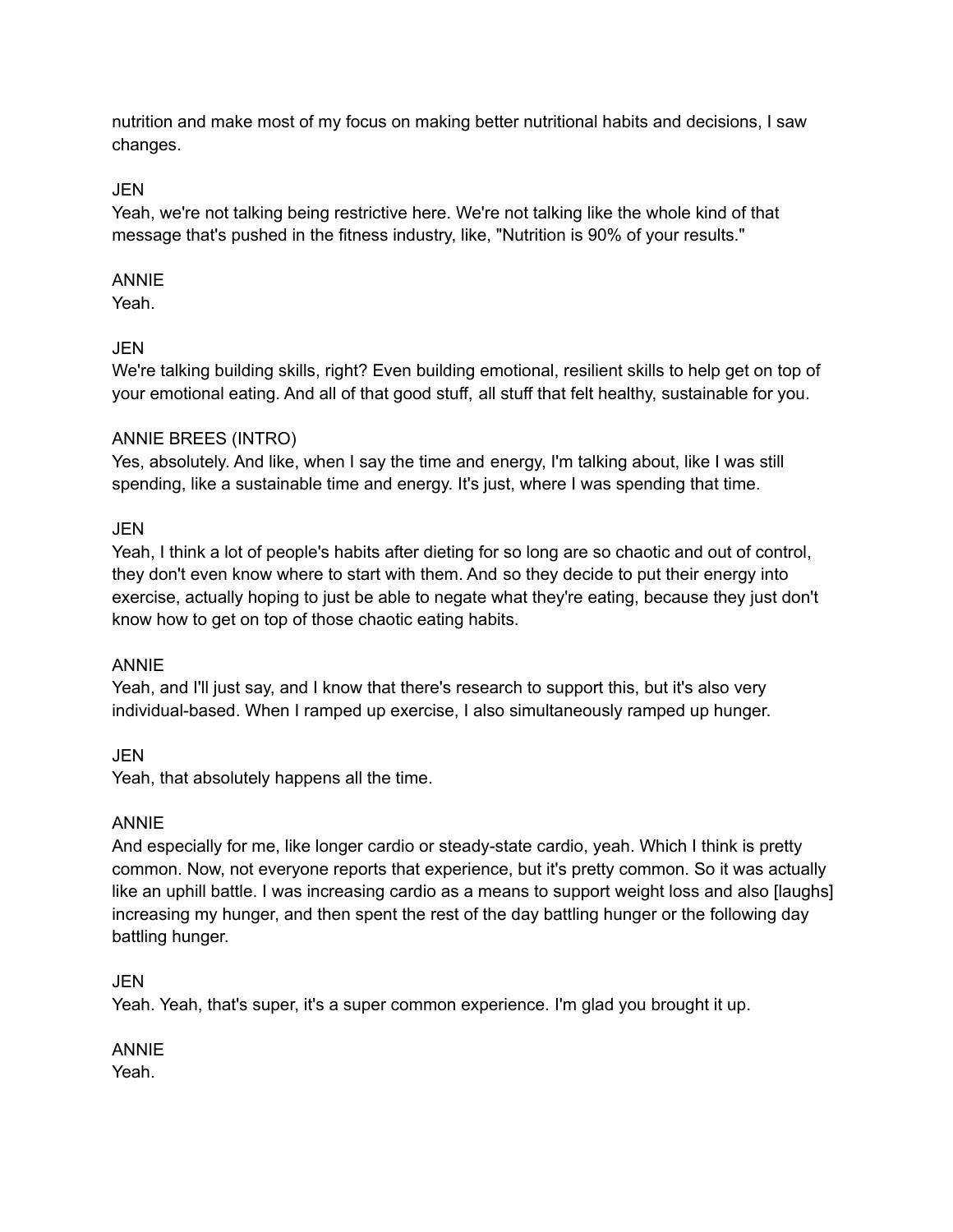#### JEN

Yeah. And so we typically actually say, in Balance365, just for everybody listening, to not consider exercise as something that negates calories. Or as an action that's even reliable for long-term weight loss. It's obviously a very healthy habit, we talk about it being one of the healthiest things you can do for your body is to move it. But I would say it mostly has an impact on mindset than it does on like, actually, the nuts and bolts of weight loss.

#### ANNIE BREES (INTRO)

I would agree. Absolutely. With stress management, sleep, mental health, wellbeing, all that stuff. But using exercise as a means to support the bulk of your weight loss was a losing battle for me. And I think that's not what we would recommend for our members.

**JEN** Yeah, for sure.

ANNIE Yeah.

JEN Awesome. So what's number three?

## ANNIE

Oh, anticipate periods of maintenance/rest, and maybe even weight gain. I had this picture that progress was linear. Once I started, I was just gonna go straight down at a steady state.

JEN Lose two pounds a week.

## ANNIE

Oh, my God. Everyone, it's two pounds a week. That's so notorious, right?

JEN

Yeah. But often it's zero pounds a week or plus two pounds a week.

## ANNIE BREES (INTRO)

Yeah, yeah. And, you know, I lost...I'm not exactly sure about the number. I think it probably depends on my current body weight, which, you know, is a range, but I would say 50 pounds ish. Like I've said, I've had periods where I've loved the scale and like, hated the scale, but you're not gonna, most people that I know that have lost 50 pounds and kept it off, did not lose two pounds a week for 25 weeks.

JEN Right. Oh, exactly.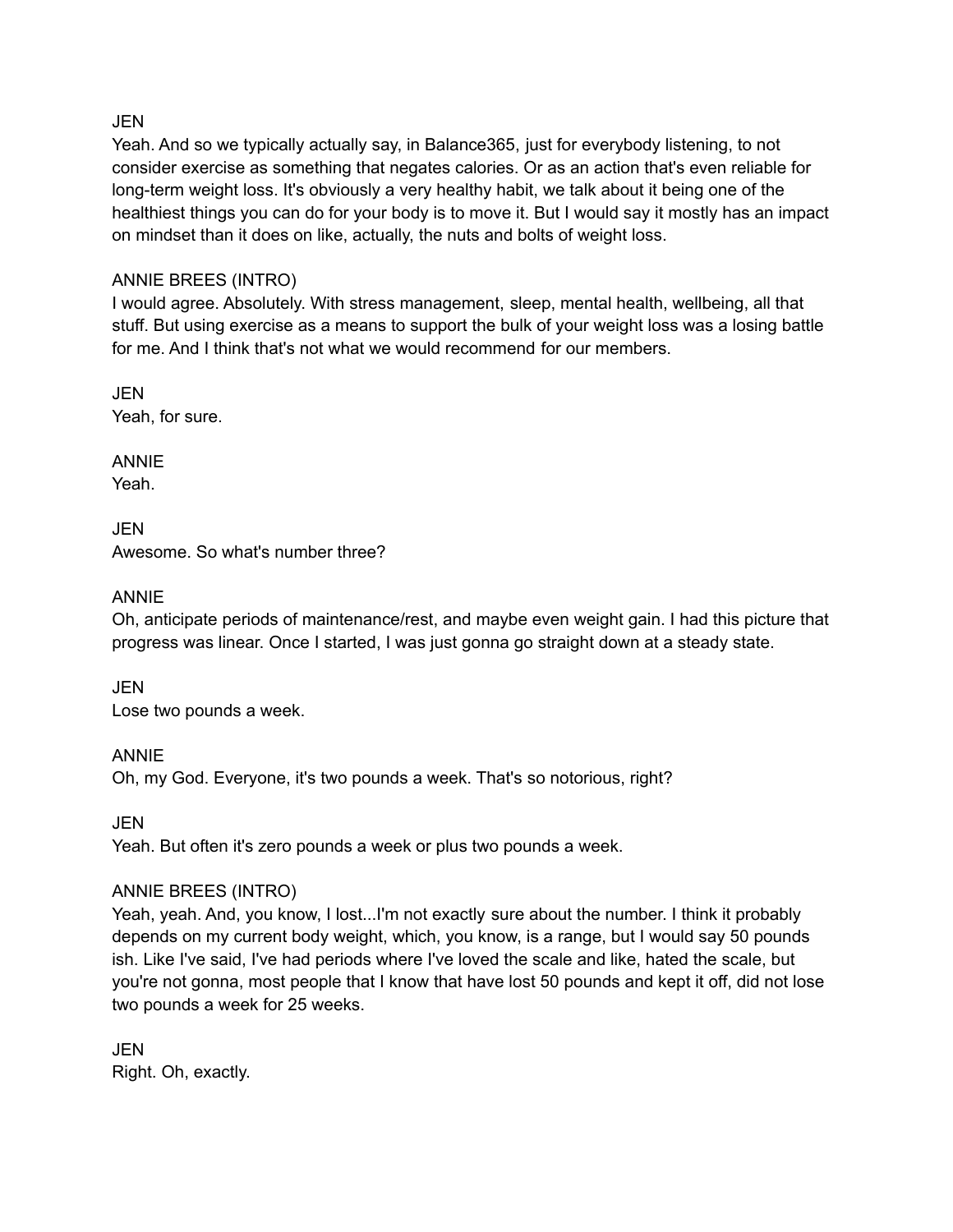#### ANNIE

Yeah, they didn't, it took me a lot longer than that. And it took me a lot longer than that because for so many reasons. Progress isn't linear. I had periods where I had body composition changes, but maybe not weight loss changes. I had seasons of my life where I was more conducive to controlling my environment and managing my nutrition habits and periods of my life where they felt a little more chaotic, and learning to just go with the flow. And, you know, I think about this, like, if we were on a road trip, there would be periods on this road trip where I was going 30 miles an hour, or whatever that is kilometers an hour. [Laughs] And there would be periods where I was going at, you know, and then and then there would be periods where I'd have to pull off and go to the bathroom and stop and rest. Right? [Laughs]

#### JEN

For sure. Yeah, I love that analogy.

#### ANNIE

Have an overnight. And that's all part of the process. Right?

#### **JEN**

Yeah, we interviewed a member who's lost 50 pounds and I loved when she said this, you've got to know when to advance and when to hold the line.

#### ANNIE

Yeah, and like looking at the map ahead. It's like, "Okay, hat speed is reasonable for me to go at right now? Am I am in a green light season of my life where you know, I've got a really good routine, nothing's on my schedule that's going to inhibit anything. We're in a good flow here. Let's go. Game on." But then there's like holiday season where it's like something new every day and whatever and then it's like, "No, I just need to maybe hold the line right now."

#### JEN

Yeah. And I would just, to connect this back to how this could have made your weight loss journey faster is, I think what people don't understand is that having very unrealistic expectations of a weight loss journey actually causes a lot of self-sabotage within that journey. Right? Because you get into these cycles of failure when you're not, when you believe you're not meeting what the expectation is.

#### ANNIE

Yeah, it's not, if your expectation is two pounds a week for 25 weeks, and maybe you start out at a pretty good clip. And then you have a week or two where you gain or you don't lose, and then you think, "This is...I'm not cut out for this. This isn't working."

JEN "I'm failing." Yeah, F it.

#### ANNIE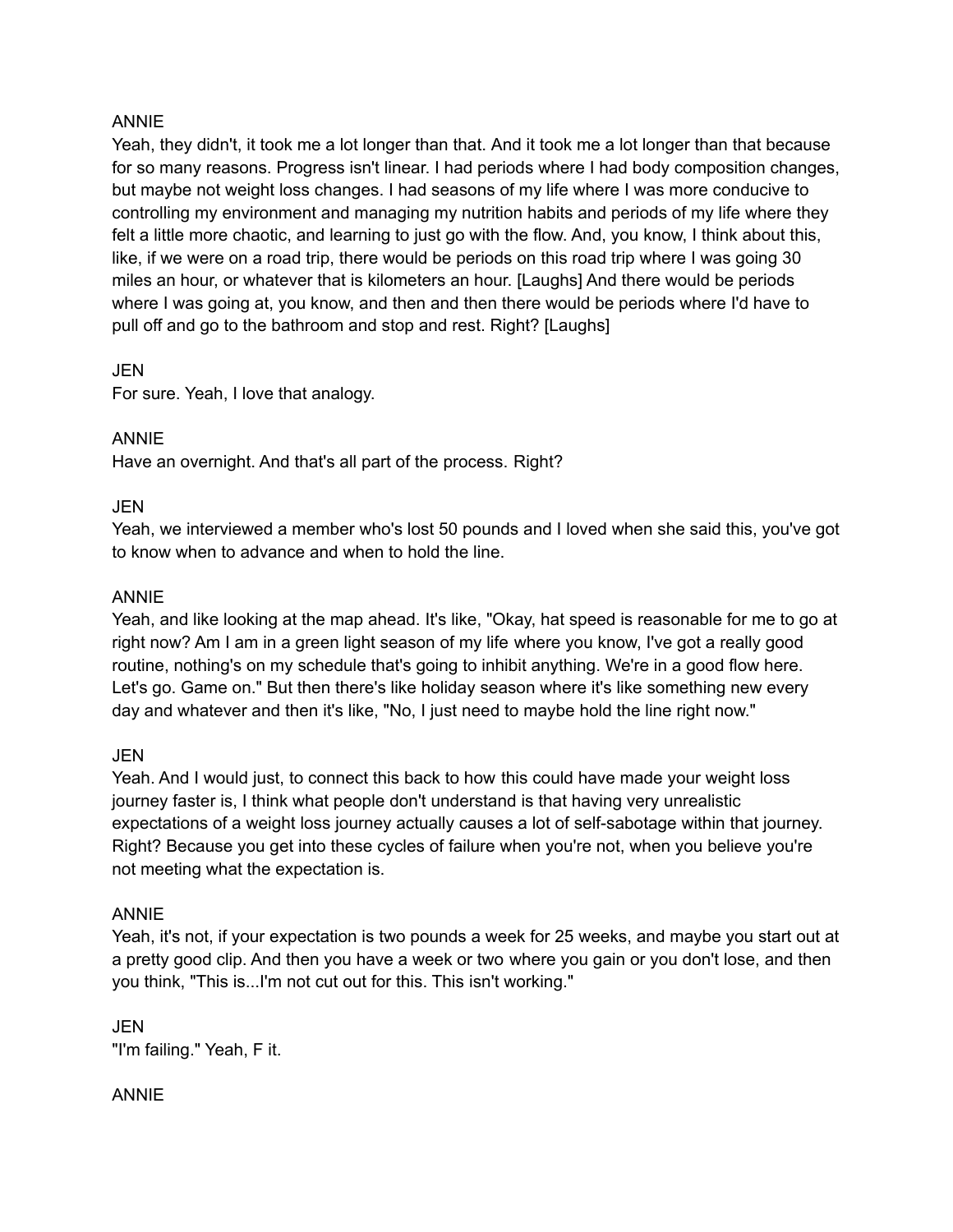"I need to try something else." Like, which I did many times, right? You know, when really that's just part of the process.

## JEN

Yeah.

## ANNIE

You're gonna start and stop over and over and over again, versus start. Road bump. Okay, keep going.

#### JEN Yeah, for sure.

## ANNIE

Yeah. Which I think is a good segue into my last tip. No one wants to probably hear this, but you gotta have patience. It took a lot longer than I expected. Like I just said, I anticipated 25 weeks, start, finish. And back then I very much had that finish line mentality. Like, when I get to that 25 week mark, I will have lost 50 pounds, and then it can be done. And then I can tap out.

JEN

And go back to, all my old habits.

ANNIE Yep. I can eat my two Jimmy John's sandwiches a day -

JEN [Laughs]

## ANNIE

And my family of four feasts. And it'll be great. And in reality, that's not what happened. It took a lot longer for all the reasons that I listed, but also just because, for me, what was sustainable was a slower pace.

## JEN

Yeah. And I think a lot of our members are finding this as well. And again, it's individual for every person. And we're asked this all the time, what's a healthy rate of weight loss? And the answer is a healthy rate of weight loss is the rate you are losing weight at when you are changing at a pace that is sustainable for you.

## ANNIE

Yeah, and the funny thing is, I think we've hammered this point home so much in our members group, that we've had some women come to us and think "I'm losing weight too fast. I'm nervous." And we're like, "Okay, we troubleshoot. Are you hungry? Does this feel sustainable? Like, how are you feeling?" - "Nope, all good. All good." - "Okay, then you're fine."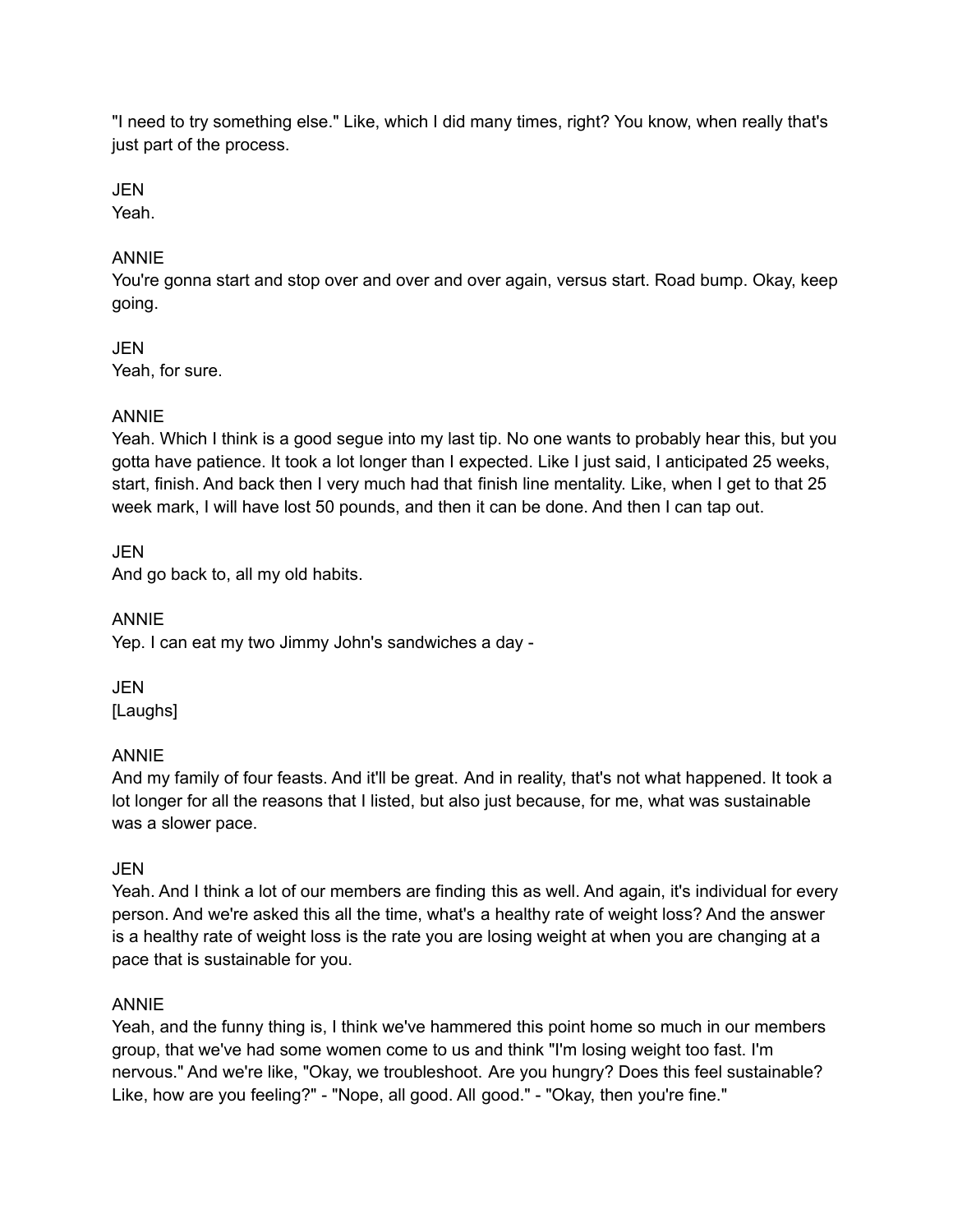JEN Yeah, yeah.

#### ANNIE

[Laughs] You're fine. So it might be, you might have seasons or periods or you might be someone that two pounds a week is reasonable. And I'm sure I did have periods where I had two pounds a week or maybe even more, depending on what was going on.

#### **JEN**

Yeah, I'll say from our members, that a lot of times I see it come in spurts and stalls. It's like a spurt for a month and a half and then kind of a stall and then they might have another spurt. We also had another member share her graph the other day of her weight loss. She was sharing it for our community so they can see, hey, here's a realistic weight loss journey, and she's lost 35 pounds in total. But somewhere in the middle there her grandmother passed away and you can see her weight climb back up before she started losing again right? And like really acknowledging that these big, life-shattering events happen and are part of life and we have to have grace and compassion for ourselves in those times. And I'm not saying that would be everybody's experience that, their weight would come back up, but it certainly could be many people's. I just think there's not enough grace and compassion and we don't give ourselves enough leeway just to let life happen on these journeys.

#### ANNIE

I will also, this is maybe a little bit of a bonus/tangent to this one that kind of just came to me but I think you know, when I started this at 16, or whatever, I had a goal weight in mind and that goal weight was based off of I think a height, an age -

JEN Like a BMI chart.

## ANNIE

- scale. Yeah, in the middle of the mall, you know, outside GNC Nutrition Center, or whatever. So it was bogus for me. It was, and in fact I think I posted a picture recently of one in the past couple years and I was like, "I'm not even on the chart. My weight is not on this chart. What happens then like, do I die?"

#### JEN [Laughs]

## ANNIE

Clearly not, I'm still here. But I have periods, speaking of patience, I have periods where I didn't lose any weight. But looking at photos, I had noticeable changes. And when I got really clear on what my personal preference for my appearance of my body was, it really had nothing to do with weight, I wanted to look in the mirror and think like, "Damn, she's strong," right? Which on that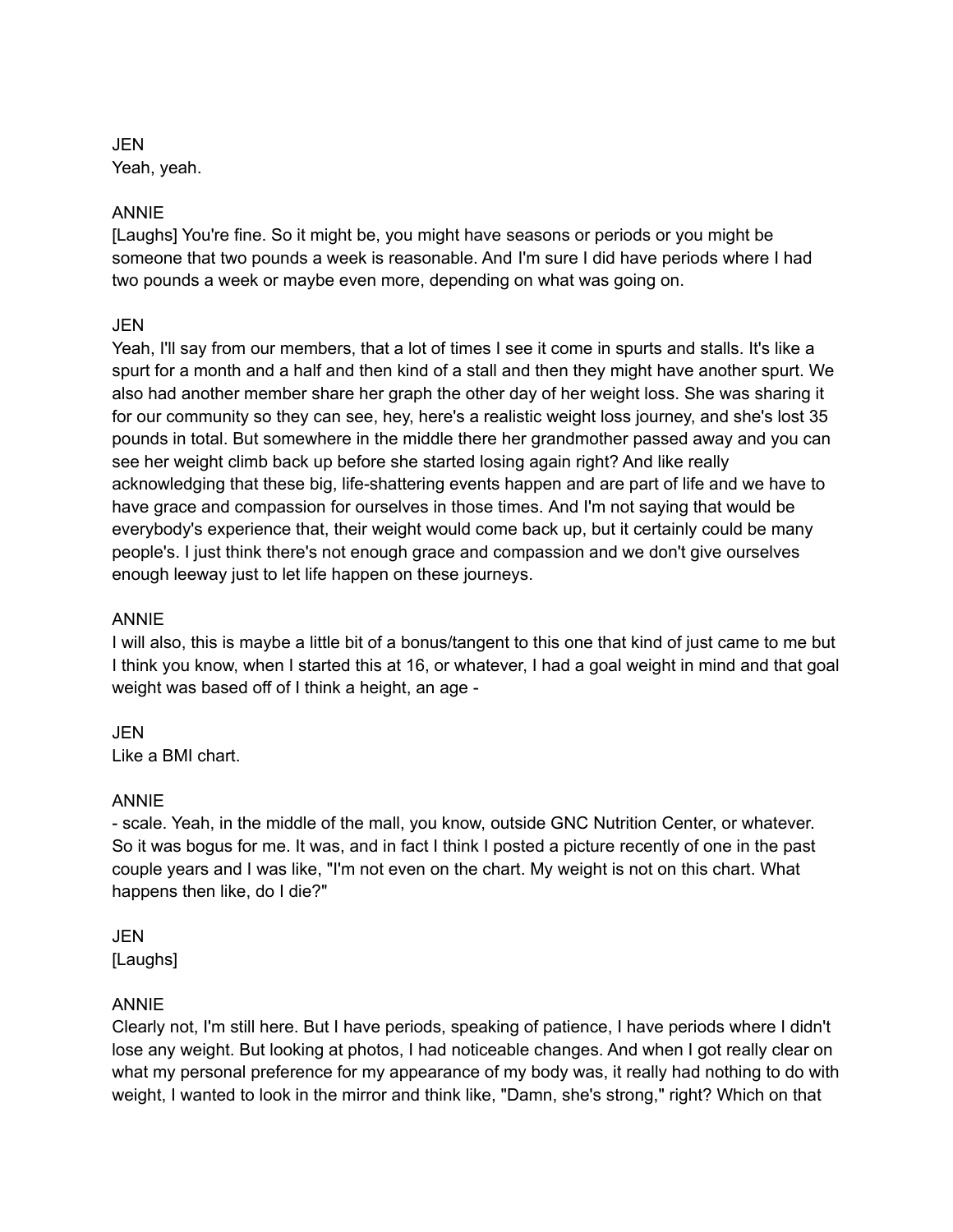note, it really came down to more body composition changes. And so I can, I just realized that I didn't care as much about the scale weight as I did my physical strength and my performance in the gym, and started coming up with other ways to measure my progress. And so the skill just wasn't a valuable tool as much as when I started. And we do know that body composition changes take long as well. Right?

## JEN

Yeah, I actually, I think that's a really important point, we had a member last month lose one pound on the scale. And she has never looked at her weight changes outside of the scale ever, as long as she's been coached by us. But she recently started taking measurements. And she had lost four and a half inches, but only a pound off the scale. And so she was floored. And I said, "Good thing you started using more than the scale, hey? Like to determine your success at this," because actually, she has made so many incredible healthy changes. And she's doing so well. But she found herself discouraged by not seeing the impact on the scale that she thought would be there. But actually her body composition is changing.

## ANNIE BREES (INTRO)

Yeah. Which is why we encourage women to take multiple data points, if they're interested in tracking that, like, you know, let's put on some jeans, same jeans once a month or take measurements.

## JEN

Yeah, it doesn't have to be measurements, it can be how your clothes fit. Or some people like using photos. Right? And comparing themselves to photos from the month before or whatever.

## ANNIE

Yeah, I think I did all of them. Just because, you know, again, at this point in time, I was, I was much more neutral. But you know, towards the end of this journey, I was much more neutral about my body. It was just data, I wasn't like placing value or morals or, you know, moralizing food or my body based off of anything, it was, it almost became like a science experiment. You know?

## **JEN**

Yeah. Hey, I have a bonus question for you.

#### ANNIE Oh, gosh, what?

JEN It just came to my mind.

## ANNIE This is not on script.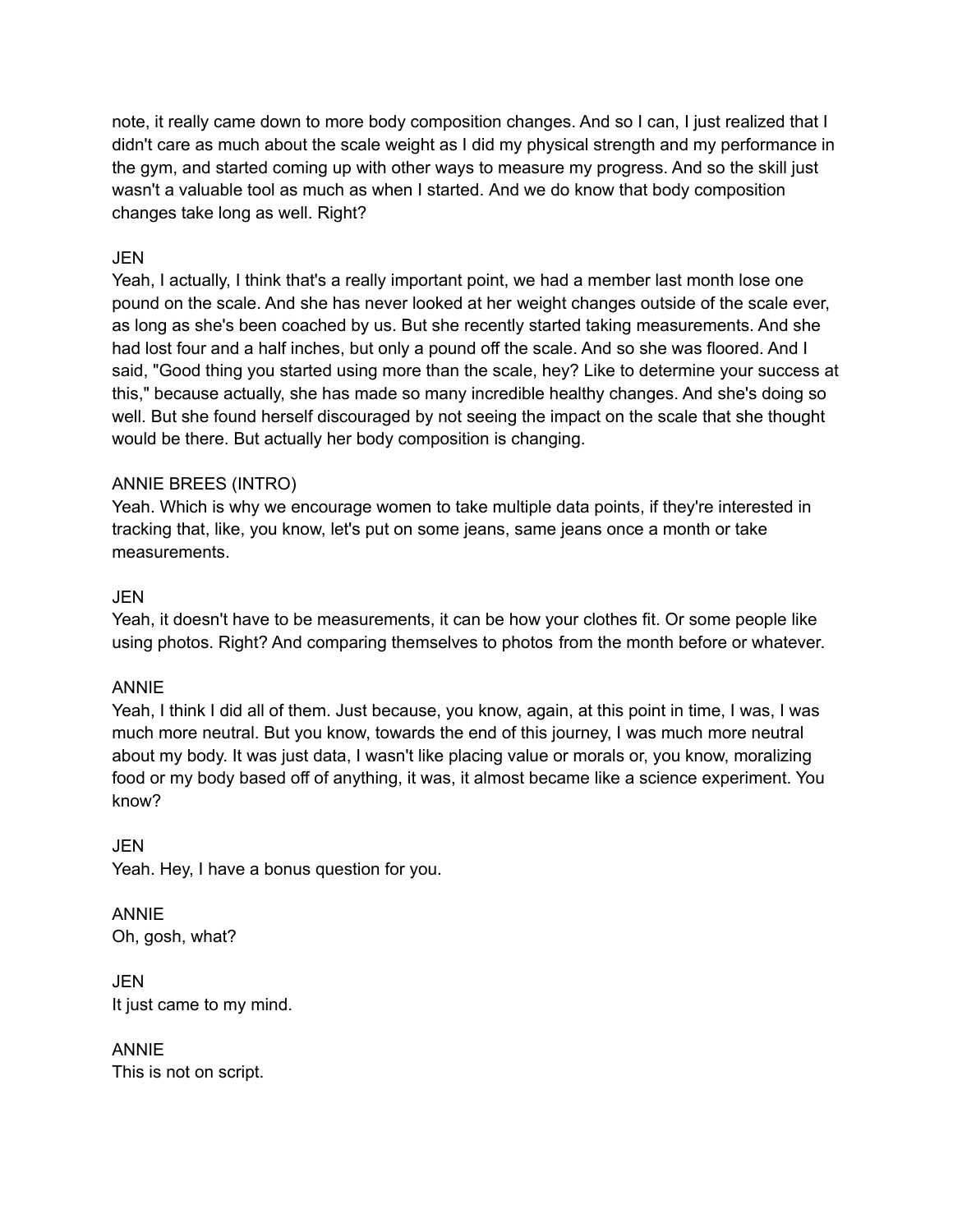#### BOTH [Laugh]

#### JEN

I'm, again, just being very real with everybody, Annie just said "when my journey ended," but I know she doesn't really mean that. I know she knows that journeys are just kind of forever, your habits are forever. You recently shared with our, actually our member base that you put on weight, and you'd put on weight, like a lot of people during quarantining and pandemic and homeschooling kids, life, and that you'd put on 10 pounds and you weren't comfortable with it, and you made some changes, and then you lost the 10 pounds. Do you want to talk to everybody about that? Like, just the reality of that, that that's going to happen, maybe, and how you went about dealing with it?

#### ANNIE

Yeah, well, yeah, I think a lot of people put on weight during quarantine. And we talked about this on the podcast, but it was simply my environment shifted. I wasn't going to the gym, my gym shut down. I wasn't going to the gym, I was at home, kids were home, I was stressed, I was drinking a lot more, I foolishly now looking back, it sounded like such a good goal at the time, but my goal was to learn to like tequila, like...[Laughs]

JEN Oh, my. [Laughs]

#### ANNIE

Force yourself to like tequila. So I started making margaritas multiple times a week and I became really good at making margaritas on the rocks. But you know, that contributed to increase in calories right? As a result. And you know, combine that with lower movement, higher stress, more sedentary, I wasn't running errands, like I was right? I mean, just the cumulative effect of the habit shift that everyone experienced. I had weight gain. And I stepped on the scale one morning and I was like, "Oh, okay. That's higher than I've seen in a while." And I got off the scale and I was like, almost an inventory of habits. "Okay, alcohol's up, sleep is down." I don't know what the hell I was doing. But I thought I could stay up until like one, because I, you know, you weren't getting kids ready for school, right? First thing in the morning so it was like, I stay up late. I can sleep in a little bit. Stress was up, snacking was up. just again, due to the shift in routine, movement was down. And it was like, "Okay, which one of these do I want to tackle?" And I knew right off the bat, because I've done this enough, that I could make a pretty significant shift in my weight if I just stayed consistent with lifting, moderated my alcohol, increased sleep. That was it.

#### JEN

Yeah, and just so everybody listening, because some might be new to our podcast, sleep doesn't have some magical, like fat burning thing going on while you sleep. It's that sleep has an enormous impact on your habits. And sleep is one of the core habits in Balance365 when you get started, some people are very surprised to learn that sleep is one of our foundational habits.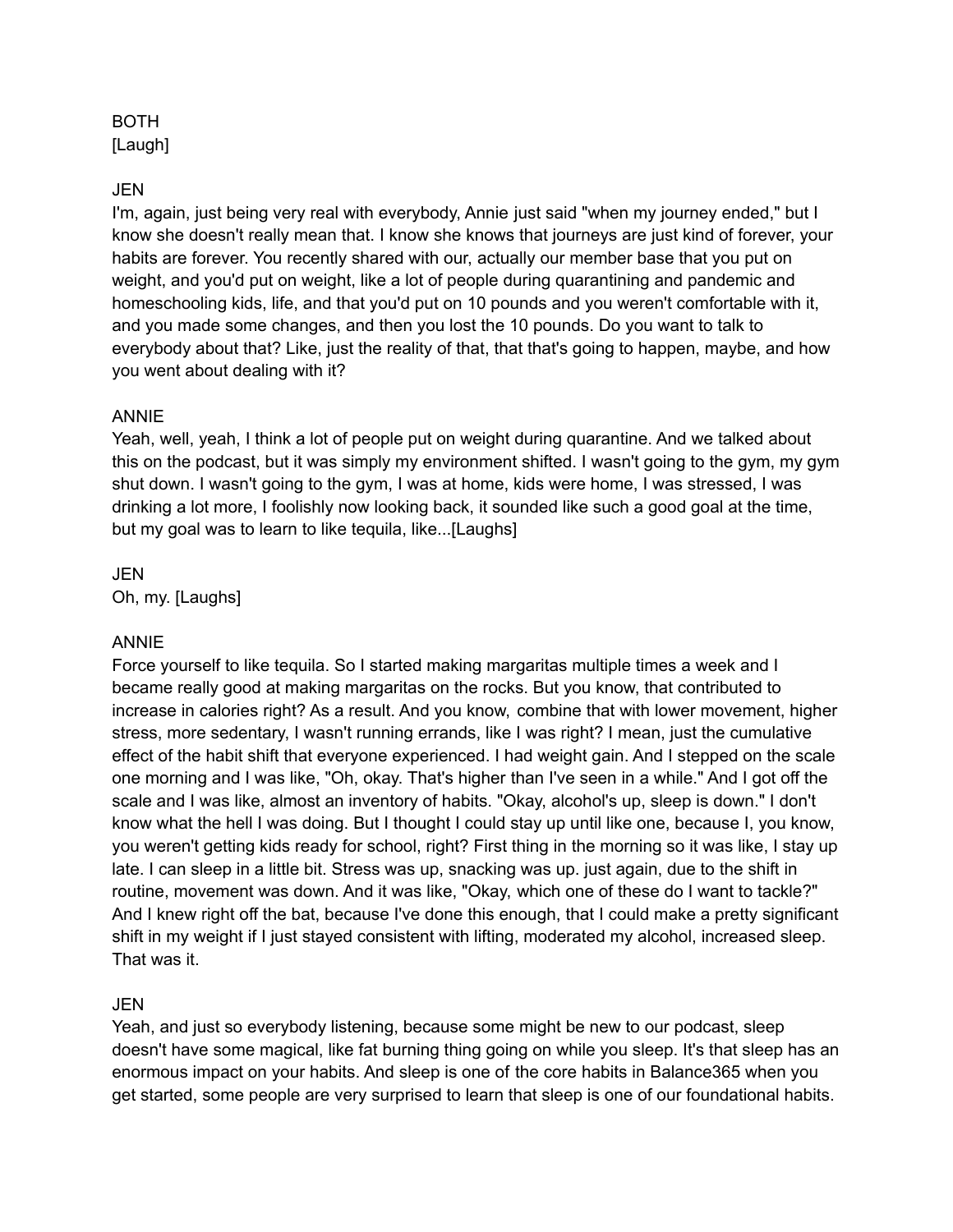And of course, Annie's a mom, she even has a little one still. And so we understand that it's not going to be perfect. But just focusing on better can have a huge impact.

## ANNIE

Yeah, and I know that obviously, for all the common, you know, when I'm more well-rested, I'm in a better mood, I have better emotional management, my hunger is lower, all that stuff that we've talked about before. But also, if I go to bed at nine instead of you know, midnight, there's three hours that I'm probably consuming some calories in there.

**JEN** Yeah, for sure.

## ANNIE

Whether it's like some cookies and snackies, some you know, Goldfish, cheese, it's whatever, that I'm no longer consuming.

JEN Yeah, for sure.

## ANNIE

So just by means of sleeping I was awake less to eat less, right? [Laughs]

JEN Yeah, for sure.

## ANNIE

You know, I'm like slowly turning into my mother, that like nothing good happens after 9pm.

JEN Yeah. [Laughs]

ANNIE Just got just go to bed, Annie, just go to bed.

## BOTH

[Laugh]

## **JEN**

So, and to summarize all this, I'll quickly go through the points we had. Number one: accept the body you have, accept the genetics you have, and stop trying to copy what other women are doing. Number two, spend more time on nutrition habits than ramping up your exercise. In fact, sometimes ramping up your exercise can just lead to an increase in your hunger and cravings. So it becomes this vicious cycle of eating more than trying to exercise more, than eating more, than trying to exercise more. Three, anticipate periods of maintenance, rest and even weight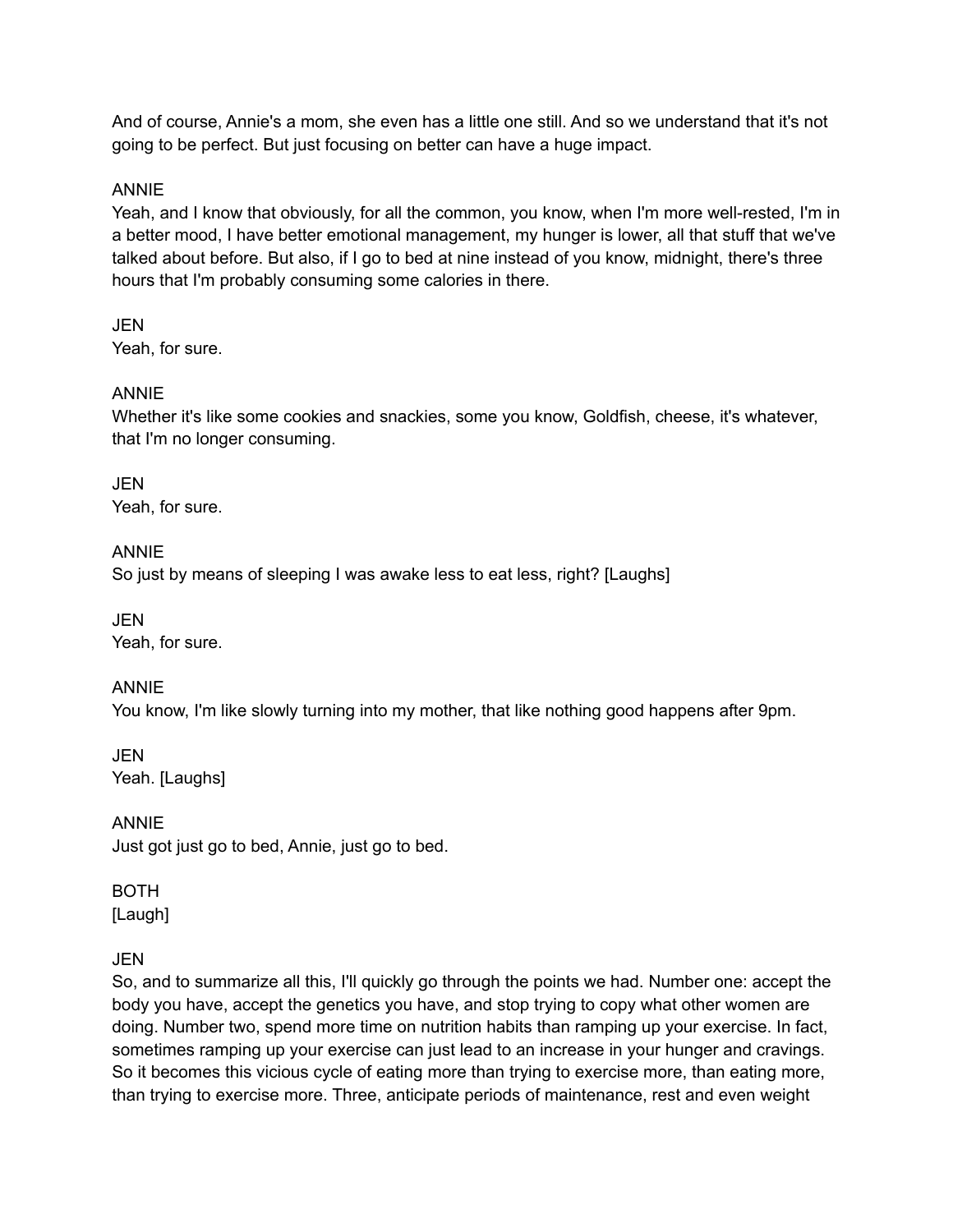gain, because progress with weight loss is never linear. And four, to have patience, because it actually took Annie a lot longer than she anticipated to lose the weight. Yeah, and we hear this from clients all the time. We have clients all the time that have resistance, they have resistance to simplifying it, they have resistance to having patience, resistance to a lot of the things that you talked about today. And I would say one of the things I've identified in our clients who have been super successful with weight loss, is they tell us, I decided to trust the process. Right? And they just kind of let their wall down. They let all that resistance go. And they just started trusting the process and enjoying the journey.

## ANNIE

Yeah, like, listen, if you're here and listening, you're either a member, or you're probably a woman who has struggled with food in her body. Right? Like I, the large percentage of our members have experience of dieting, body shame, troubles managing their body weight, like, what have you got to lose, right?

## JEN

Yeah, you've probably done everything else, right? You've probably tried the path where you shame your body constantly and try to get it in line and -

## ANNIE

White knuckle it and severely restrict and then overeat and then gain weight and then feel bad and then go back to restrict. I mean, we've seen it a million times. So maybe just try it our way. [Laughs]

JEN Try it. What would happen if you try it?

ANNIE Trust us. The mascara works. [Laughs]

JEN All right, Annie. That was amazing.

ANNIE That was fun.

JEN Yes.

ANNIE Nice being a guest.

**JEN** Thanks for coming on as my guest today.